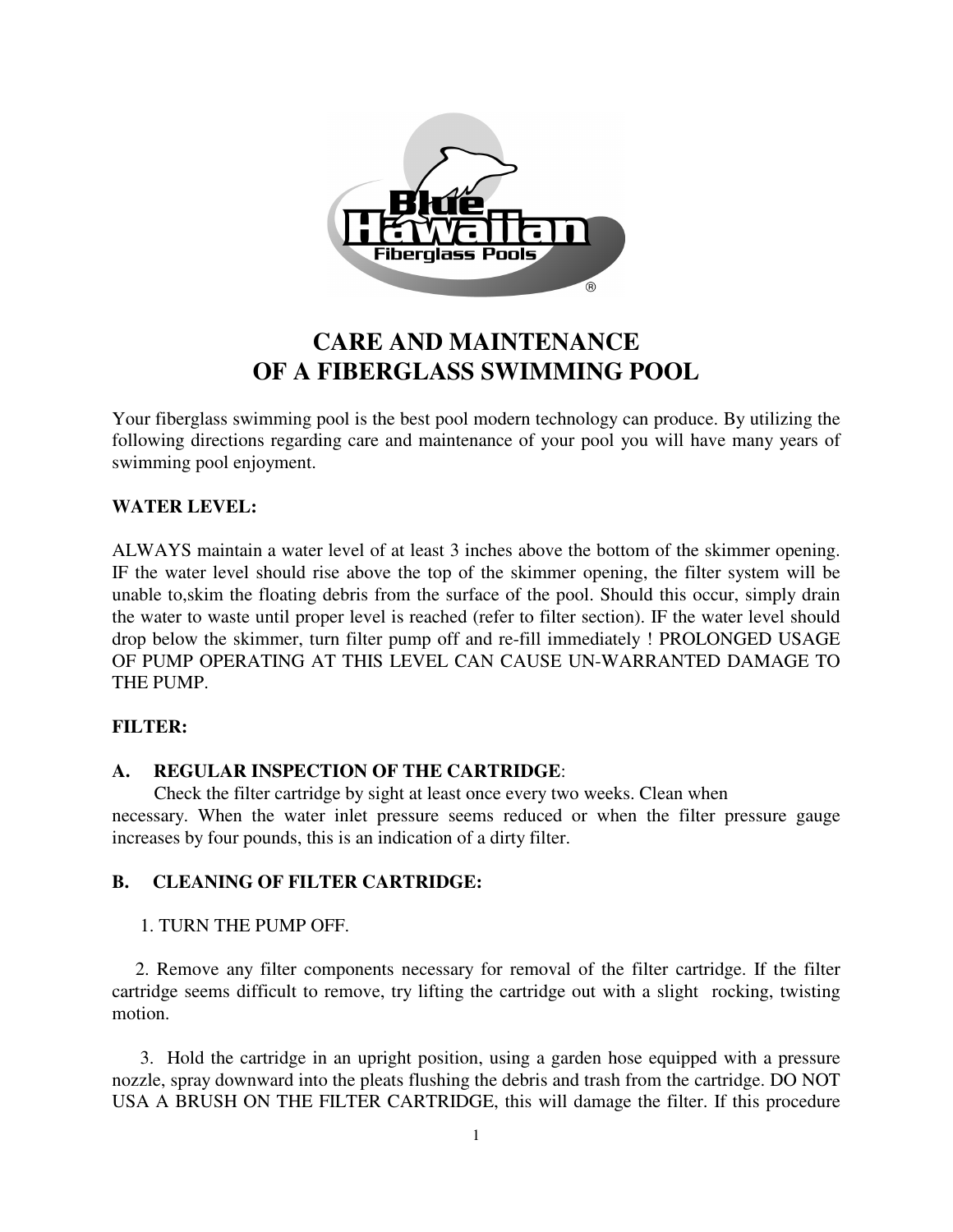does not clean filter completely, use the methods described under PERIODIC CLEANING OF FILTER.

 4. With PUMP OFF, re-install the filter cartridge into the filter compartment. Then re-install the filter components, being sure that all parts are clean and seated properly.

## **C. PERIODIC CLEANING OF FILTER:**

### IT IS RECOMMENDED THAT THE CARTRIDGE UNDERGO A

THOROUGH CLEANING TWICE A YEAR. This may prevent a major build-up of stubborn residues which will cause inefficient if not make impossible the filtering operation of the cartridge. Listed below are 3 typical filter cleaning problems and solutions :

 1. If the cartridge is coated with a hard, solid material it may indicate a calcium build up on the fabric. Soak the cartridge in a solution of four parts water and one part muriatic acid in a plastic container for 2 to 4 hours. Rinse the cartridge thoroughly before replacing it into the filter tank.

 2. If suntan lotions or body oils are used, an oily substance may be found on the filter cartridge. This can be removed by soaking the cartridge in a detergent soap solution or preferably a solution of tri-sodium phosphate (TSP) and water. (One cup to five gallons water) CASCADE dishwashing detergent contains TSP. Be sure to rinse thoroughly before placing it back into the filter compartment.

 3. If the cartridge is coated with algae, it should be soaked in a solution of one part chlorine and one part water in a plastic container. Rinse thoroughly before placing it back into the filter compartment.

IF the filter cartridge seems to be stained by stubborn dirt, try steps 2,3, and then step 1. Your cartridge theoretically filters better with age if it is taken care of on a regular basis.

#### **PUMP:**

An automatic timer is provided with your pool to turn the pump on and off daily. While there is no set number of hours required for filter operation, your objective should be to run the pump (filter) as long as necessary to maintain sparkling clear water. Normally, 6 hours is sufficient with a fiberglass pool. Your filter cartridge has the capacity to filter 18,000 gallons in a 6 hour period. During peak summer months it may be necessary to increase the hours of operation from 8 to 10 hours per day. THE PUMP SHOULD RUN DURING THE DAYLIGHT HOURS WHEN THE SUN IS HOT, SINCE ALGAE WILL TEND TO GROW IN WARM STAGNANT WATER. Filter operation and chemical usage should normally be lass in the winter and during periods when weather is cool and overcast. Periodically you should clean out the leaf basket in the pump. Turn the pump off to remove the pump cover, clean "O" ring thoroughly to prevent any debris from causing air to enter the pump. Make sure the "O" ring seal is in place and re-install the pump cover. IF pump does not prime in short time, turn off pump, remove cover and fill with water, re-close cover, re-start pump.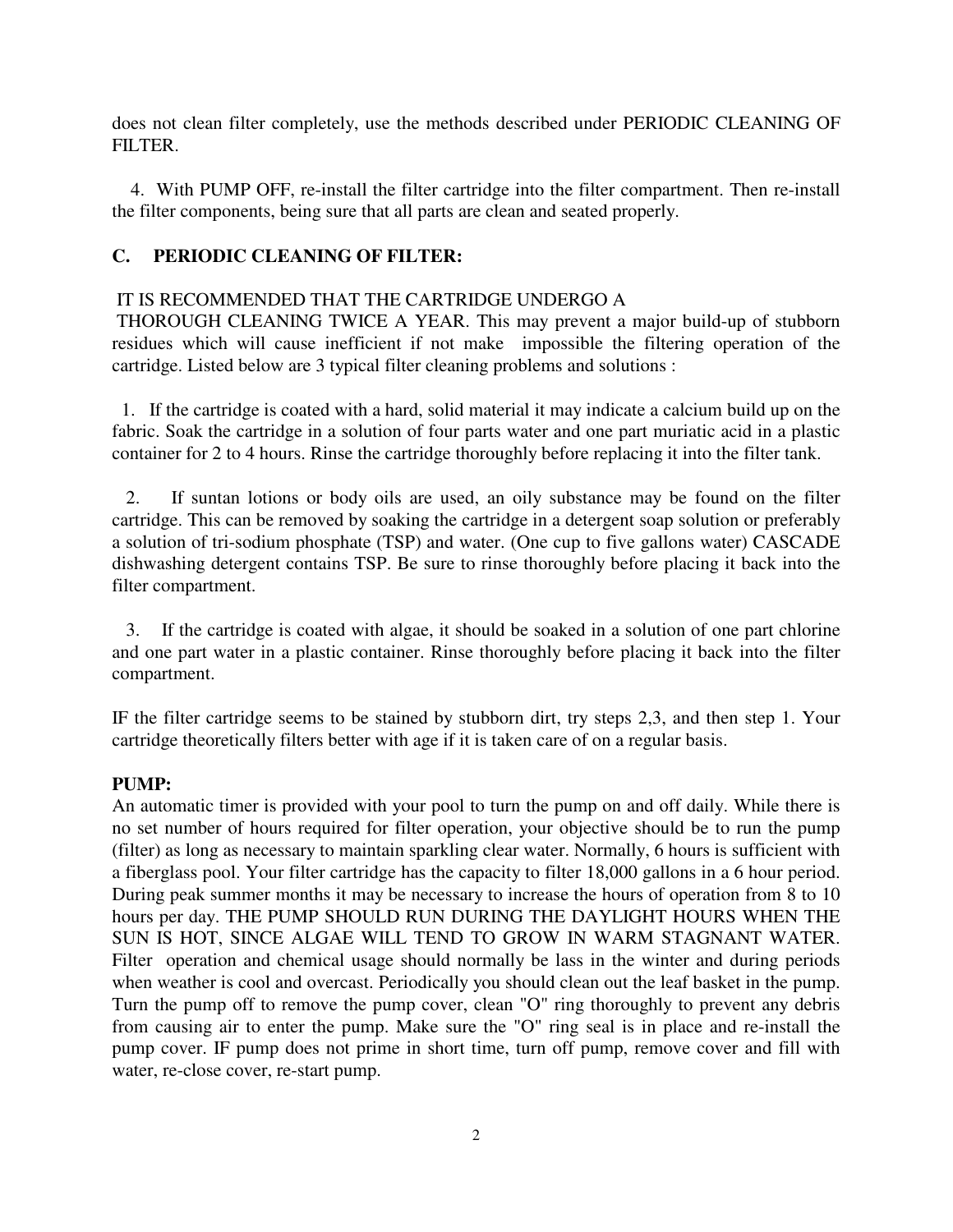### **VACUUMING POOL:**

Properly balanced water should be clear enough so that the deepest point of the pool is visible from the surface. Begin by skimming debris off the top with leaf net and sweeping down the sides of the pool with the brush. The following instructions are step by step as to how to vacuum your pool:

- 1. Turn PUMP OFF.
- 2. Turn CONTROL PLATE to VACUUM position.
- 3. Attach VACUUM POLE to VACUUM SWEEP HEAD.
- 4. Attach one end of VACUUM HOSE to VACUUM HEAD.
- 5. Place the vacuum pole, sweep head, hose combination in deep end of pool. Keeping pole stationary push rest of hose down into water until end of hose has pool water coming up and out of it. Keeping hose under water (to keep air out of hose) guide through skimmer opening on side of pool and then into the hole in the center of the skimmer.
- 6. Turn pump on. If the hose has any air in it, it will pass through the pump usually without the pump losing it's prime.
- 7. Start vacuuming in the deep end of the pool first. Vacuum the pool in slow easy motions so that the water is not stirred up enough to impair your vision.
- 8. Unless the pool is extremely dirty, you should be able to vacuum the entire pool without cleaning the filter during the procedure.
- 9. After you have completed vacuuming, turn the pump off and remove the vacuum equipment from the pool.
- 10. Refer to the filter section for filter cleaning instructions.

STORAGE OF VACUUM HOSE: It is recommended that you do not hang the hose on any kind of hook or leave it in the sun. The hose will tend to crack or split due to this type of storage.

## **CLEANING OF FIBERGLASS**:

Use a damp sponge or rag to wipe clean dust or dirt marks. Scotchbrite pads made by 3M do an excellent job. If you have stubborn spots on the coping or around the water line, most household cleaners may be used. We especially recommended Soft Scrub.